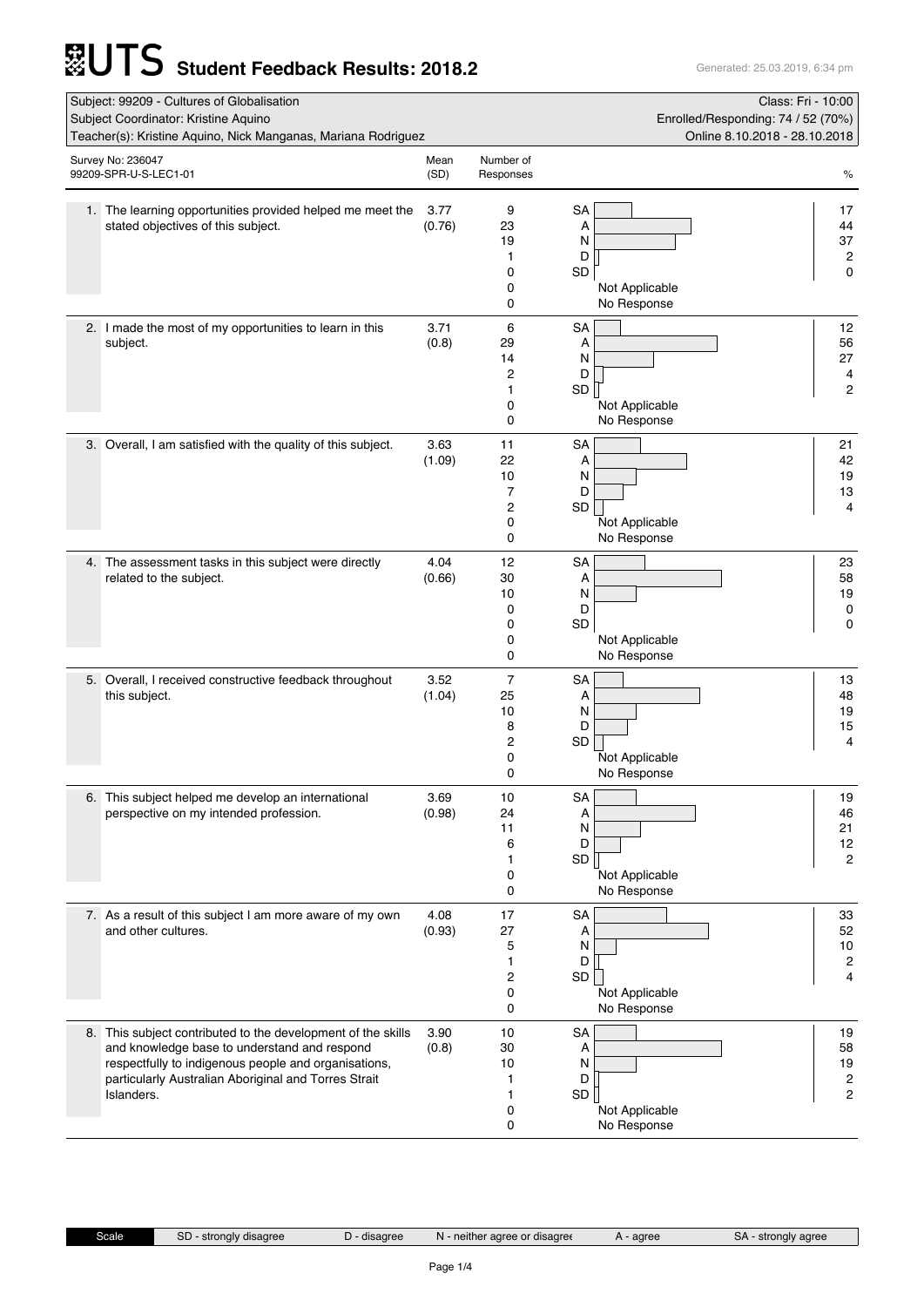## **Student Feedback Results: 2018.2** Generated: 25.03.2019, 6:34 pm

|      | Subject: 99209 - Cultures of Globalisation                                         |                                    |                                   |                                                                 | Class: Fri - 10:00                                 |
|------|------------------------------------------------------------------------------------|------------------------------------|-----------------------------------|-----------------------------------------------------------------|----------------------------------------------------|
|      | Subject Coordinator: Kristine Aquino                                               | Enrolled/Responding: 74 / 52 (70%) |                                   |                                                                 |                                                    |
|      | Teacher(s): Kristine Aquino, Nick Manganas, Mariana Rodriguez                      |                                    |                                   |                                                                 | Online 8.10.2018 - 28.10.2018                      |
|      | Survey No: 236047<br>99209-SPR-U-S-LEC1-01                                         | Mean<br>(SD)                       | Number of<br>Responses            |                                                                 | $\%$                                               |
|      | Teacher: Kristine Aquino (132290)                                                  |                                    |                                   |                                                                 |                                                    |
|      | 9. Overall, I am satisfied with how this staff member<br>facilitated my learning.  | 3.82<br>(0.95)                     | 10<br>21<br>9<br>3<br>0<br>8      | <b>SA</b><br>A<br>N<br>D<br>SD<br>Not Applicable<br>No Response | 23<br>48<br>20<br>$\overline{7}$<br>$\overline{2}$ |
|      | Teacher: Nick Manganas (996802)                                                    |                                    |                                   |                                                                 |                                                    |
|      | 10. Overall, I am satisfied with how this staff member<br>facilitated my learning. | 4.13<br>(0.69)                     | 14<br>24<br>8<br>0<br>0<br>0<br>6 | <b>SA</b><br>Α<br>N<br>D<br>SD<br>Not Applicable<br>No Response | 30<br>52<br>17<br>0<br>$\Omega$                    |
|      | Teacher: Mariana Rodriguez (996109)                                                |                                    |                                   |                                                                 |                                                    |
|      | 11. Overall, I am satisfied with how this staff member<br>facilitated my learning. | 3.84<br>(1.07)                     | 12<br>22<br>5<br>4<br>2<br>0<br>7 | <b>SA</b><br>A<br>N<br>D<br>SD<br>Not Applicable<br>No Response | 27<br>49<br>11<br>9<br>4                           |
|      | Open questions:                                                                    |                                    |                                   |                                                                 |                                                    |
| 12.  | What did you particularly like in this subject?                                    |                                    | 25                                | Open question                                                   | 48.08                                              |
| 12.1 | it was one class - everyone gets the same information                              |                                    |                                   |                                                                 |                                                    |
|      |                                                                                    |                                    |                                   |                                                                 |                                                    |

12.2 Interesting content.

12.3 I thoroughly enjoy this subject, it is well structured and the tutors are very knowledgeable and Marianna especially is very helpful and approachable. I really like the whole lay out of the whole subject and the content

12.4 I enjoyed the global perspective on culture that the subject provided us. In every lecture and readings, i discovered new things, new case studies, new practices and new concepts. I also liked the particular attention given to Aborigines and Torres Strait Islanders cultures. As an exchange student, it is not something

i am very familiar with, and it was very interesting to learn more about their place in cultural globalisation. For the rest, I really enjoyed the class and I think the assignments were original, self-reflecting and enabled us to be creative and engage with the concepts.

12.5 Not much

12.6 What I liked is that I could see and examine globalization from a large number of aspects with numerous topics so that this subject broadened how I see the world.

12.7 I now understand how cultures differ across the planet.

12.8 Thanks for introducing me to Mojo Juju

12.9 Although the room had lots of students fro the 2 hour seminar, i think separating us into groups to discuss weekly topics was done very well. I think otherwise i wouldnt have engaged with texts and topics if this hadnt been done because the urge to relax and talk with friends would've been strong. I liked that we had the ability to have class wide discussions and it was encouraged to the point that many people took the opportunity to talk, however i think this should've done more.

12.10 The teaching staff for this subject have been very good, and engaging with the students. The essay assessment is a well made task, as it allows individuals to research an area that interests them, and the deeper research done for this task has proved very interesting.

12.11 The constants group work

12.12 The wide range of learning materials each week including traditional academic reading mixed with TED talks and other video content.

12.13 The subject is overall interesting and I liked the interactive parts of the group discussions

12.14 The hands-on approach to learning really helped reinforce key ideas and has also allowed us to convey our thoughts and opinions more effectively through the forum posts and discussions.

12.15 I liked all the discussions we had with others and class discussions, i also liked the format of the class, the way that it is both a lecture and a tutorial.

| Scale | $\sim$<br>strongly disagree<br>5D. | disagree | <b>TALL</b><br>aaree or disaaree<br>neither | agree | <sup>t</sup> agree<br>stronaly<br>SΡ |
|-------|------------------------------------|----------|---------------------------------------------|-------|--------------------------------------|
|       |                                    |          |                                             |       |                                      |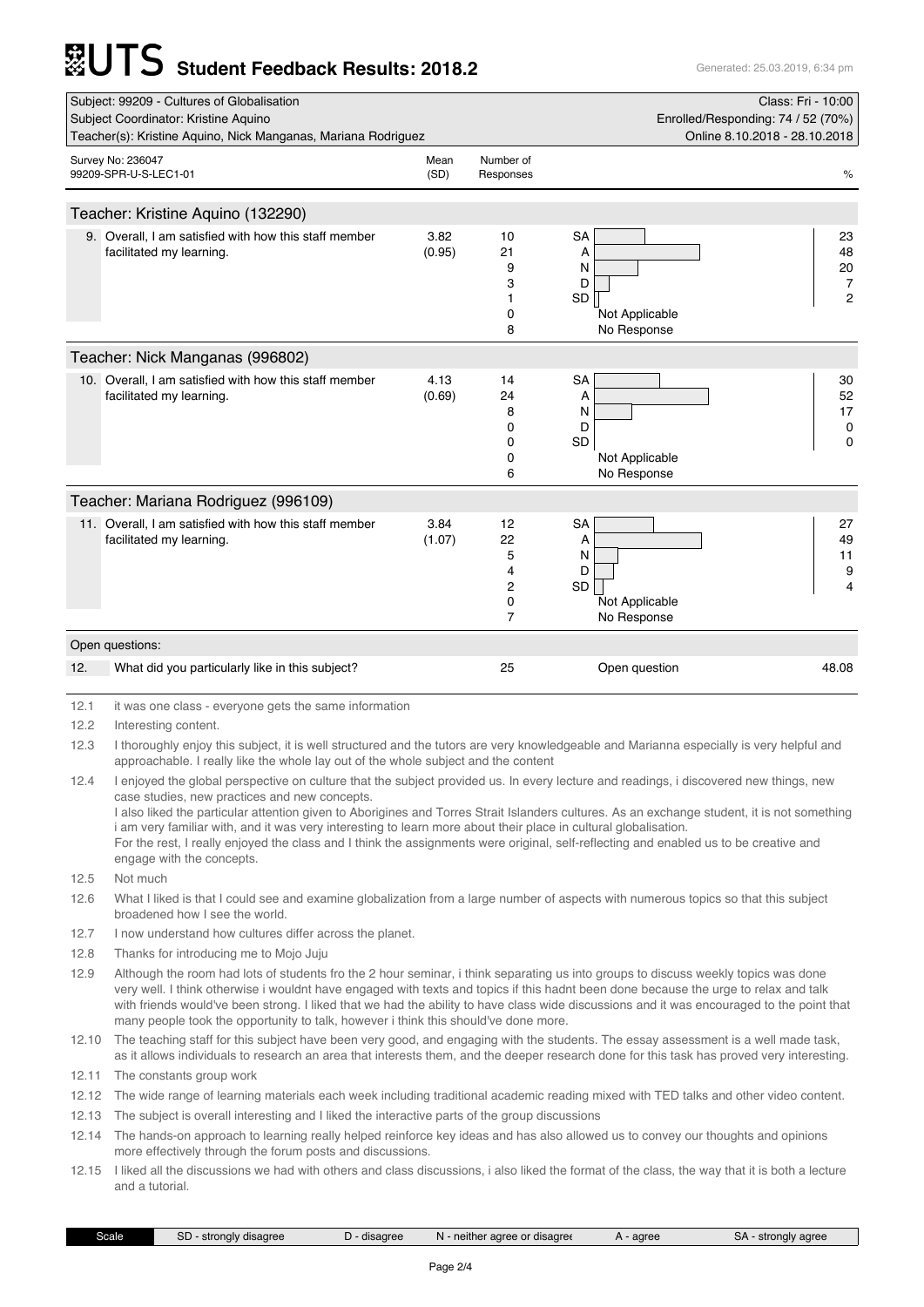| Subject: 99209 - Cultures of Globalisation                    |                                    |                        | Class: Fri - 10:00            |
|---------------------------------------------------------------|------------------------------------|------------------------|-------------------------------|
| Subject Coordinator: Kristine Aguino                          | Enrolled/Responding: 74 / 52 (70%) |                        |                               |
| Teacher(s): Kristine Aguino, Nick Manganas, Mariana Rodriguez |                                    |                        | Online 8.10.2018 - 28.10.2018 |
| Survey No: 236047<br>99209-SPR-U-S-LEC1-01                    | Mean<br>(SD)                       | Number of<br>Responses | %                             |

12.16 I like the two hour class that was part lecture part tute

12.17 The weekly reports were interesting.

12.18 uhhhhhh

12.19 i enjoyed the opportunities that facilitated constant learning in the form of short, weekly posts, which i felt helped me stay up to date and organised. the cultural inventory project was a good learning experience. i like that cultures of globalisation has a final paper, which i feel allows me to put my best work forward and truly show what i have learned, as opposed to an exam, which do not suit my learning style and always leave me feeling unsatisfied with my performance.

12.20 It let students explore themselves

12.21 I have enjoyed the weekly forums as they maintained my weekly involvement in the subject and proposed a lot of different issues for me to think about.

12.22 It was ok, but this might have been better as an online activities classes or online modules.

12.23 Not much really. most of the content was virtue signalling and hypochondria inducing propaganda which ultimately delivered a message to the students that was both contradictory and artificially constructed to create a certain victim-hood and overly sensitive frame of mind. In the first or second lecture, it was stated that 'culture is unnatural' and that culture is 'arbitrary' yet in the final lecture (week 12), the lecturer made an important point of stressing the importance of culture. "don't ever let anyone tell you that culture is not important" to quote exactly. Overall, very confusing course content.

12.24 I liked our open discussions, where people shared their experiences, opinions and varies perspectives.

12.25 The weekly forum posts, although a pain to complete and meet the deadline for (could it not be moved to 5pm in the afternoon? Or even 5pm the Sunday before the class, like what another of my subject did), was essential in ensuring I was properly reading/preparing for class and considering points prior to the seminar. I felt it was a bit of a 'lecture' replacement, such that it's the step in making sure you absorb the information well.

Pre-allocation groups were also a bit annoying, but great to kick start group work, without the messiness of organising it during semester (as it was already all allocated prior, which was great even though had to meet new people)

| Please suggest any improvements that could be made to this | っっ | Open question | 42.31 |
|------------------------------------------------------------|----|---------------|-------|
| subject.                                                   |    |               |       |

13.1 upload slides before class or even during class, so we don't have to rely on the projector and can take notes beforehand

13.2 The cultural inventory is very convoluted and hard to navigate.

13.3 I enjoyed the group discussion, but i think the class debates were more interesting (like the one we had on the place of social media in our lives and their impacts on culture). I think more debates like that could be great and motivating.

13.4 More of a practical approach to the subject would be great as i felt that majority of information could have been researched myself. I also felt that majority of the content was useless in terms of career practicality.

13.5 Change how general the information is.

13.6 Nothing

13.7 The 2 hour lecture/tutor may have been better done if the group was smaller.

13.8 more Mojo Juju plz

13.9 I think all the readings should be available at the library as I find myself not absorbing information in a digital form, yes i could have printed them out myself, but previous classes i was able to purchase the whole semesters worth of readings to continually refer back to and annotate according to my learning needs.

13.10 Some of the readings can be quite lexically dense, and prove quite futile in terms of the subject learning. Some of the weekly posts for the AT seemed less relevant in terms of the subject learning.

13.11 I am not sure if the 2 hour group seminar is as effective as the usual lecture and tutorial set up. I feel like I engaged less with the content in this setting.

13.12 Don't expect us to make a video without any training, we are not all necessarily digitally literate just because we are young.

13.13 Allow weekly post submissions to be due at 11:59pm on Thursday nights.

13.14 I didn't feel like the reading and the lessons didn't aline with my culture and how I identify, this made me feel left out and frustrated as the assessments asked me to relate to readings that were unrelatable to my experiences.

13.15 The seminar style learning is not very good, considering there are 3 tutors and '3 classes' I believe it would have been more beneficial to have tutorials. I also believe a wider spectrum of sources, tailoring it to students who have different views on events.

13.16 more debating, less theory

13.17 there was very little feedback on the progress made in the subject, which made me feel somewhat insecure in the work i was producing. there was only one opportunity to submit a forum post for feedback before the final submission.

13.18 I found it interesting as it is

13.19 I think that the weekly readings were excessive and often quite dense, especially seemings as the weekly forum post is only 250

|  | Scale. | SD<br>strongly disagree | disagree | neither agree or disagree<br>N | agree | strongly agree<br>5A. |
|--|--------|-------------------------|----------|--------------------------------|-------|-----------------------|
|--|--------|-------------------------|----------|--------------------------------|-------|-----------------------|